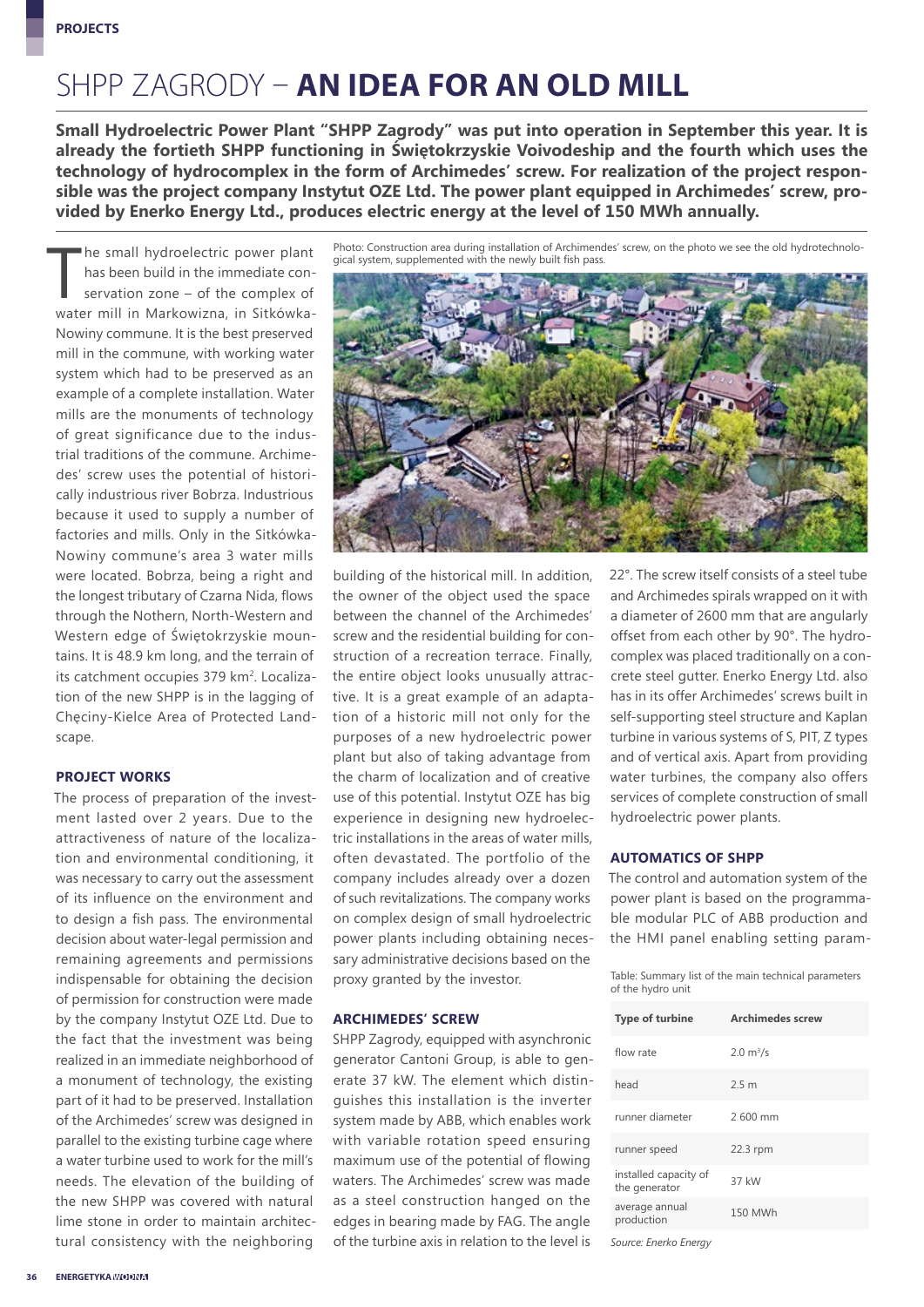Photo: From the left – historical turbine case, revitalized water mill before transformation into SHPP



Photo: From the left. A challenge during installation of Archimedes' screw was its transport from the semi-trailer to the channel because of high trees located in the imme diate neighborhood. Development of the old outlet channel into recreation terrace.



eters of work of the hydrocomplex and updated screening of current electric and mechanical parameters. The operating panel is equipped with the port of Ethernet standard and software enabling online view on selected computer connected to the Internet, according to the same rules of access that direct operation. The controller having modular construction allows a hassle-free extension of its functionality in additional modules. The controller is powered by constant voltage 24 VDC by buffer power supply equipped with gel batteries enabling work in case of power failure. In normal conditions it functions as an automation system power supply and battery charger. In case of power failure, it automatically switches off it and transfers power from the batteries. After return of power, it charges batteries. The controller is collecting up to date signals from a number of installed sensors as well as of gauges of network parameters. The most important monitored elements include:

- rotation speed,
- temperatures,
- water level before and behind the grille,
- logical positions of the equipment,
- water flow through the turbine,
- the level of dam opening,
- energy quality,
- energy production,
- level of hydraulic power.

The power plant uses an inverter system thanks to which a smooth change of rotation speed of the generator is possible, what, at particular hydrological parameters, enables obtaining higher efficiency of the hydrocomplex. The power plant has also been equipped with information system SCADA for communication, monitoring and archiving of exploitation parameters of the power plant, thanks to which there is a possibility of efficient constant remote control over proper work of this object. The solutions used here allow making work of the object's operator more efficient through the remote collection of measurement data from the power plant work and archiving them. In turn, the implemented software enables showing data in the tabular, numeric or graphic form, what increases correctness of functioning of such installation, enables optimization of work, what is followed by increased security and efficiency of the power plant.

#### **EXAMPLE OF A GOOD PRACTICE**

This investment is another revitalization of an inactive hydrotechnological object thanks to engagement of private sector. It is a good example of development of formerly functioning water plants using locally available hydroenergetic potential. Existing infrastructure and comfortable terrain conditioning enable obtaining

high profitability of projects in such localization. It is worth to recall the information about the hydroenergetic potential of Poland provided by the Polish Association for Small Hydropower Development. In the 1950s around 6.5 thousand hydroelectroc power plants were functioning in Poland. Today, their number does not exceed 770 and over 81 percent of technological potential (about 50% of economical potential) is not used in the territory of our country. According to current assessments, there is around 7.5 hydrotechnological objects in Poland which are not used for energetic purposes. Poland has conductive conditioning for the development of hydroenergetics, especially in the form of SHPP, although the pace of activating the new production powers is still too low.

However, considering the fact that the Act of RES supports, in particular way, the development of hydroenergetic installations in Poland, in the coming years we will surely observe a boom in the industry of small hydroelectric power plants.

We are grateful to **Flyingfox Michał Lis** and **Enerko Energy** for sharing photos.

Łukasz Kalina Business Development Manager Enerko Energy